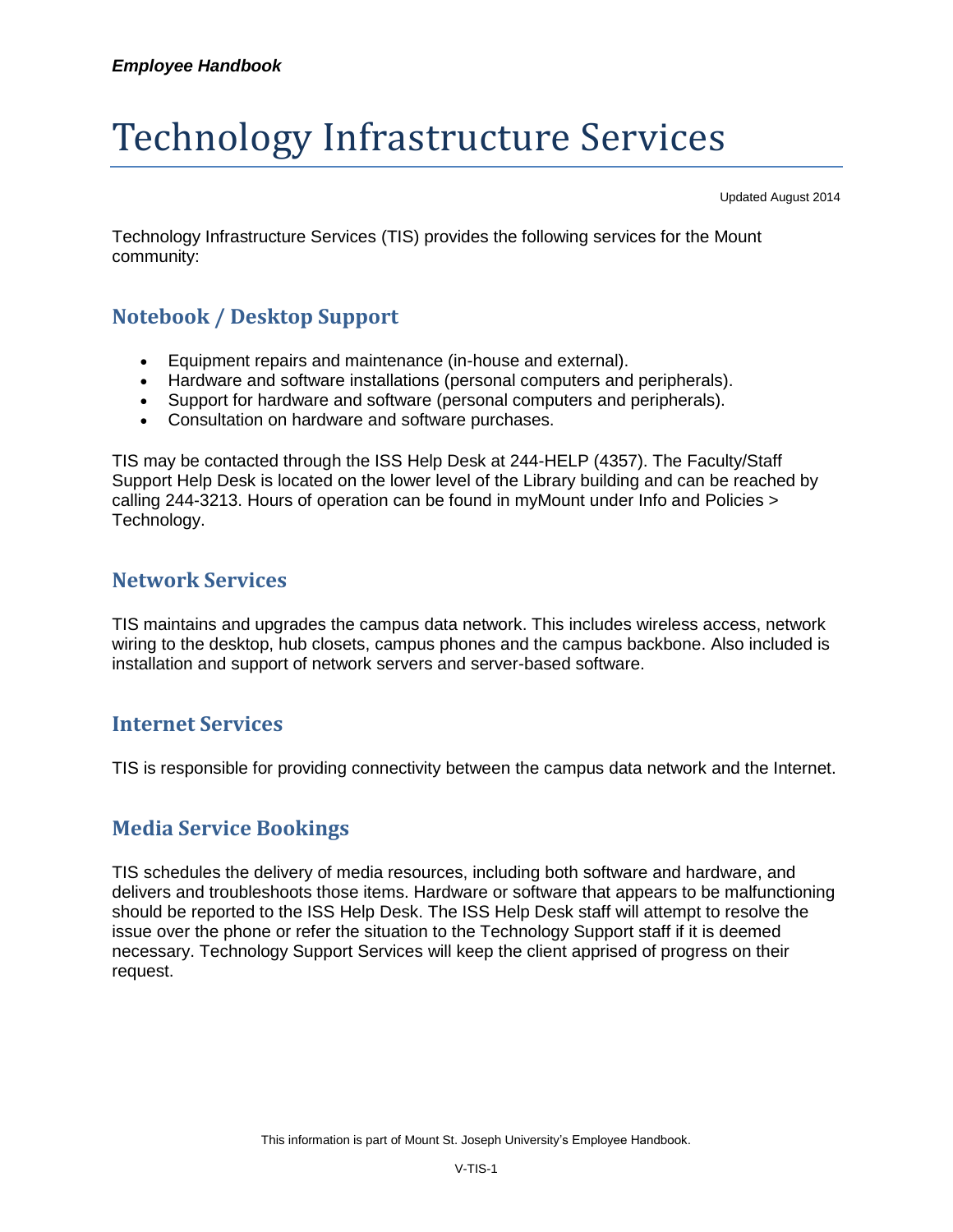#### *Employee Handbook*

## **Hardware Purchasing**

TIS, with the oversight of the Vice President for Information, Technology and Strategic Planning, manages the computer hardware budget for the Mount. Acquisitions made from these funds become part of the collections managed by ISS.

Faculty and staff should consult with the Director of Technology Infrastructure Services for any hardware/software needs. TIS maintains only the equipment and software that have been acquired through ISS.

# **Software Purchasing and License Compliance**

TIS also manages software license compliance and the computer software budget for the University. Acquisitions made from these funds become part of the collections managed by TIS.

Faculty request purchases of instructional software through their department chairperson in accordance with the scheduling and budgeting process set forth by the Academic Deans. For details, please contact your department chair or the Manager, Technology Support Services.

The Academic License Collection (ALC) process allocates the academic software budget. The ALC process is initiated each spring by the Manager, Technology Support Services, in preparation of the upcoming academic year. While ISS coordinates this effort, the Academic Deans have the final responsibility for purchase decisions.

Prior to making purchases for the CLC, TIS certifies that the software is compatible with the configuration, hardware and network specifications for the facility.

# **Media Services: Delivery and Support of Media Equipment and Software into the Classroom**

All classrooms are equipped with DVD/VHS units, audio, digital LCD projectors, and projection screens. Classrooms are also equipped with an instructor station that allows the user to hook up their laptop for projection in the classroom. In addition, a number of classrooms have a desktop computer in place.

ISS provides permanently installed and temporary equipment for all Mount classrooms and meeting rooms. Faculty and staff can request equipment directly from the ISS Help Desk or can enter a request online through the Media Request page in myMount, under Administrative Services. All requests must be submitted at least 24 hours prior to the time the equipment is needed. Media equipment is booked on a first-come, first-served basis.

All appropriate submitted requests will receive confirmation via Email. Equipment will be delivered to the appropriate location prior to the date and time requested. Problems with equipment availability, maintenance or circulation should be reported to the ISS Help Desk at 244-4357, opt. 2.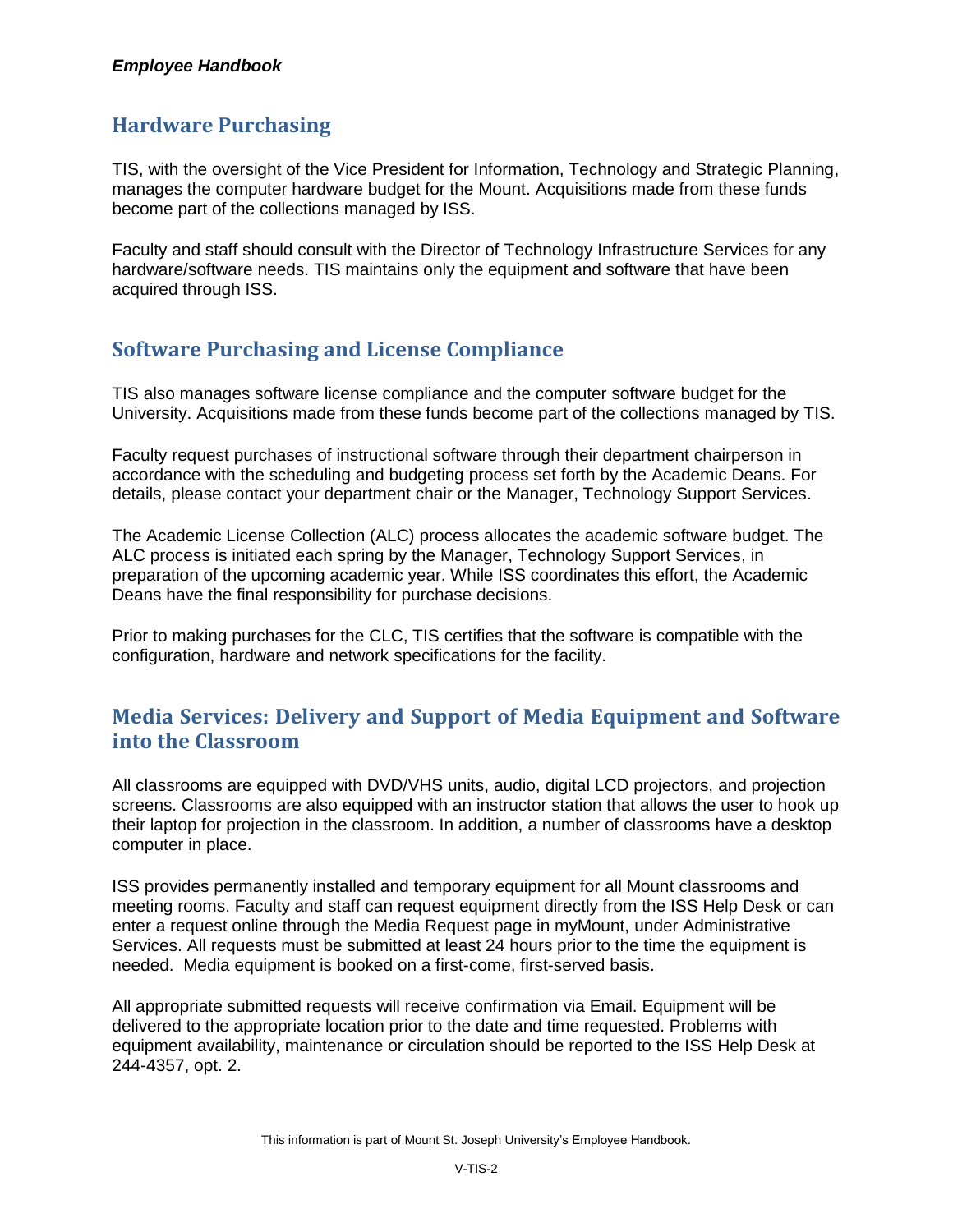#### *Employee Handbook*

Clients are encouraged to check all equipment prior to the beginning of each scheduled event. Problems should be reported immediately to the ISS Help Desk and every reasonable effort will be made to resolve problems without disrupting planned activities.

Equipment operators are not available for classroom instructional hardware bookings. Formal or information sessions can be scheduled for faculty and staff who need an orientation to equipment operations. Please call the ISS Help Desk to make arrangements.

Faculty and staff may request equipment for off-campus use in conjunction with universityrelated projects. They may also request equipment for non-university related projects at a rental rate. All requests are subject to availability and approval by ISS. Requests should be made at least two full working days in advance to ensure equipment availability. ISS also handles the booking of certain media facilities on campus. Refer to the media requests page in myMount for a list of currently available equipment and media facilities.

# **Computer Labs**

TIS provides support for the hardware and software in both University general-purpose labs as well as departmental specialized computer labs. The Computer Learning Center (CLC) is comprised of three general-purpose labs. The CLC is located on the ground floor of the Seton Center building..

**PC Labs:** The two PC Labs (PC Lab 1 and PC Lab 2) contain Windows-compatible computers used in most computer-based classes. Each lab consists of high performance, graphic intensive computers. PC Lab 1 currently contains thirty-two computers for student use and one for instructor use. PC Lab 2 currently contains twenty-four computers for student use and one for instructor use. The instructor's computer is connected to a projector that displays the image that is on the instructor's screen in a way that all students in the room can see it. PC Lab computers also provide access to additional peripherals (e.g. DVD drives, etc).

A networked printer is located in each lab for printing requirements.

When these labs are not scheduled for classes, the computers and peripherals are available for use by individual students, faculty, and staff.

The PC Labs are located on the lower level of Seton Center.

**The Open Lab** is a 24-hour unattended facility and provides desktop PCs, Apple Macintosh computers, a networked printers and scanners.

The Open Lab is located in the lower level of Seton Center.

Most online library resources are available via the computer workstations in the Open Lab. Other library materials can be ordered online, pickup up at the Seton Information Desk, and returned to the drop box in the Open Lab. The majority of the computer applications available in the general computer labs are also available in the Open Lab. In addition, the workstations in the Open Lab provide access to the campus data network, the Internet and to e-mail. The Open Lab is maintained and administered by